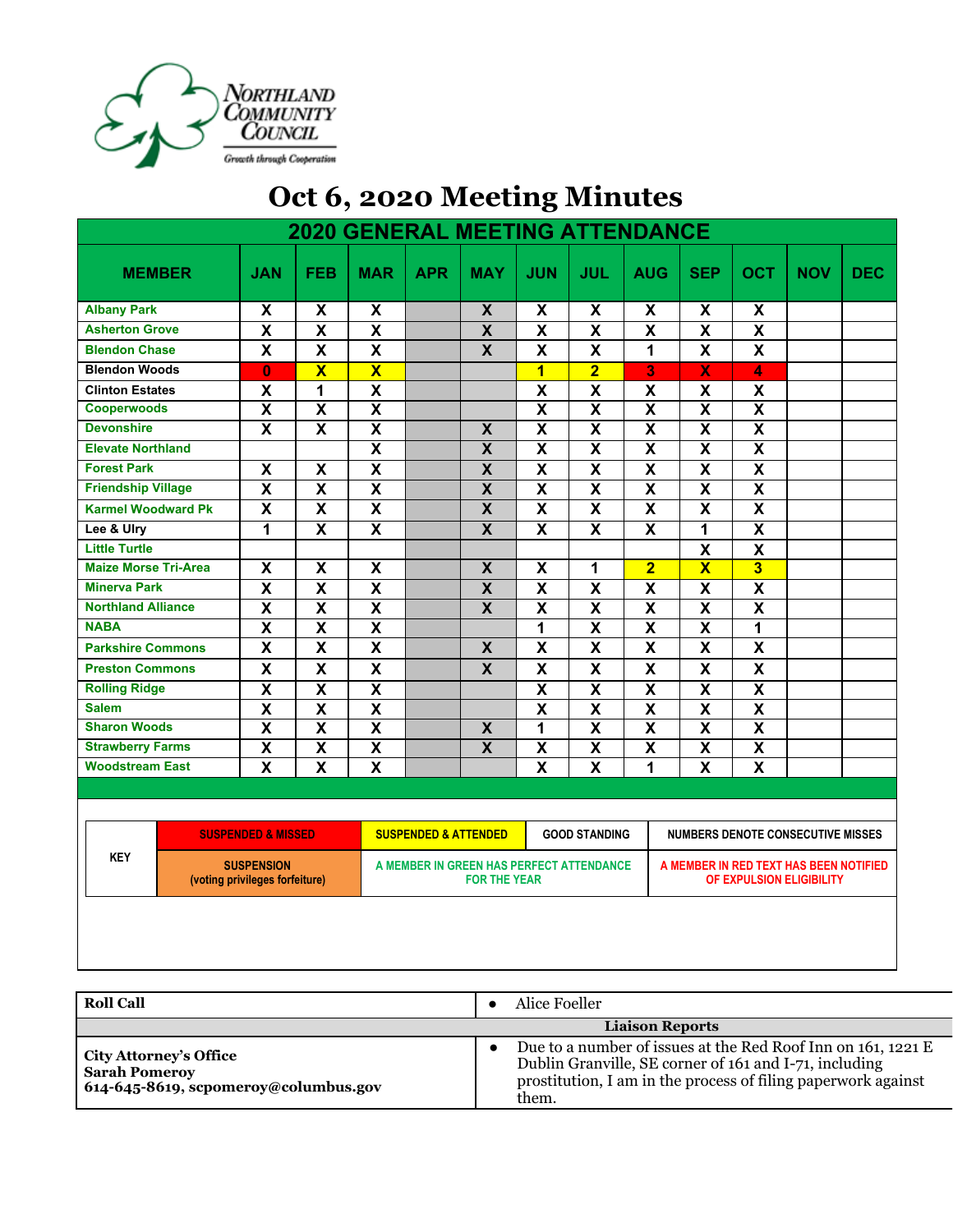|                                                                         | The Wedgewood property with the drive-by shootings – the<br>owner agreed to be boarded up and cleaned up. We are still                                                                                                                                                                                                                                                                                                                                                                                                                                                                                                                                                                                                                                                                                                                                                                                                                                                                                                                                     |
|-------------------------------------------------------------------------|------------------------------------------------------------------------------------------------------------------------------------------------------------------------------------------------------------------------------------------------------------------------------------------------------------------------------------------------------------------------------------------------------------------------------------------------------------------------------------------------------------------------------------------------------------------------------------------------------------------------------------------------------------------------------------------------------------------------------------------------------------------------------------------------------------------------------------------------------------------------------------------------------------------------------------------------------------------------------------------------------------------------------------------------------------|
|                                                                         | finalizing the court order.<br>Liquor objection season is coming up. If you know of high<br>$\bullet$<br>crime locations that have liquor sales, please let Sarah know.<br>The main one is Cleveland and Fuji - Yates beverage center -                                                                                                                                                                                                                                                                                                                                                                                                                                                                                                                                                                                                                                                                                                                                                                                                                    |
|                                                                         | that's the one we are investigating.                                                                                                                                                                                                                                                                                                                                                                                                                                                                                                                                                                                                                                                                                                                                                                                                                                                                                                                                                                                                                       |
| <b>Columbus Police</b><br><b>Larry Geiss and Scott Clinger</b>          | Dec. 1: You are required to have your Driver's License, ID,<br>$\bullet$<br>tags on your car must be updated. The emergency was<br>declared March 9 and could have not been able to renew<br>them, but now they need to be taken care of by Dec. 1.<br>Tonight would have been National Night Out – it has been<br>$\bullet$<br>totally cancelled in terms of events, but go ahead and turn on<br>your porch lights please.<br>Officer Jones is still off. Not sure if he will return. He may<br>$\bullet$<br>end up retiring prior to coming back fulltime. That job can't<br>be filled while he is out on injury, so we will need to wait for<br>his decision. But myself and Officer Geiss will try to cover.                                                                                                                                                                                                                                                                                                                                           |
| <b>FACT &amp; Consider Biking</b><br>David Roseman<br>djroseman@msn.com | As part of our tree nursery campaign with American Forests<br>$\bullet$<br>and supported by the City of Columbus and the Columbus<br>Foundation, we are giving away hundreds of trees in<br>three-gallon containers. We will have our second tree<br>giveaway in Hilltop and give away about 250 free trees to<br>people living in Columbus, especially for people who are not<br>able to purchase a tree during this time.<br>Sign-up: https://buff.ly/3j1PLsr<br>If you would like to sign-up to volunteer and distribute<br>$\bullet$<br>these free trees on-site, here's the<br>link: https://buff.ly/3ioAE11<br>If a civic would like to come get any remaining trees to bring<br>them back and give away in your neighborhood, the final<br>remaining pick up date at Hilltop 442 S. Terrace Avenue on<br>Saturday Oct 17                                                                                                                                                                                                                            |
| <b>Columbus Public Library Liaison</b><br>Keith Hanson                  | The Karl Road branch is now open. But we still offer<br>$\bullet$<br>curbside service if you don't want to come in. Copy<br>and fax service is available, as well as our regular<br>services. You can also browse the stacks again. We<br>have a spot for parents to sit with their kids to use<br>the internet for school.<br>Construction of the new building is really taking<br>$\bullet$<br>shape. This Friday we will have a virtual "topping<br>off" of the last crossbeam ceremony, since we had<br>to cancel our groundbreaking. The link was sent out,<br>and it's Friday at 10 a.m. and our CEO will be there<br>with the architects. It will also be recorded for<br>viewing later.<br>We are a Children's Hunger Alliance Snack location -<br>you can pick up a shelf-stable snack. The kids don't<br>have to be with you, and you can pick them up.<br>We are a polling site at the library, so next month<br>on voting day, the branch will be closed for<br>browsing and will be concentrating on making sure<br>the voting goes smoothly. |
| <b>Northland Area Business Association</b><br>Dave Cooper               | New Northland business and institutions map<br>will be available at NABA – this is being built                                                                                                                                                                                                                                                                                                                                                                                                                                                                                                                                                                                                                                                                                                                                                                                                                                                                                                                                                             |
|                                                                         |                                                                                                                                                                                                                                                                                                                                                                                                                                                                                                                                                                                                                                                                                                                                                                                                                                                                                                                                                                                                                                                            |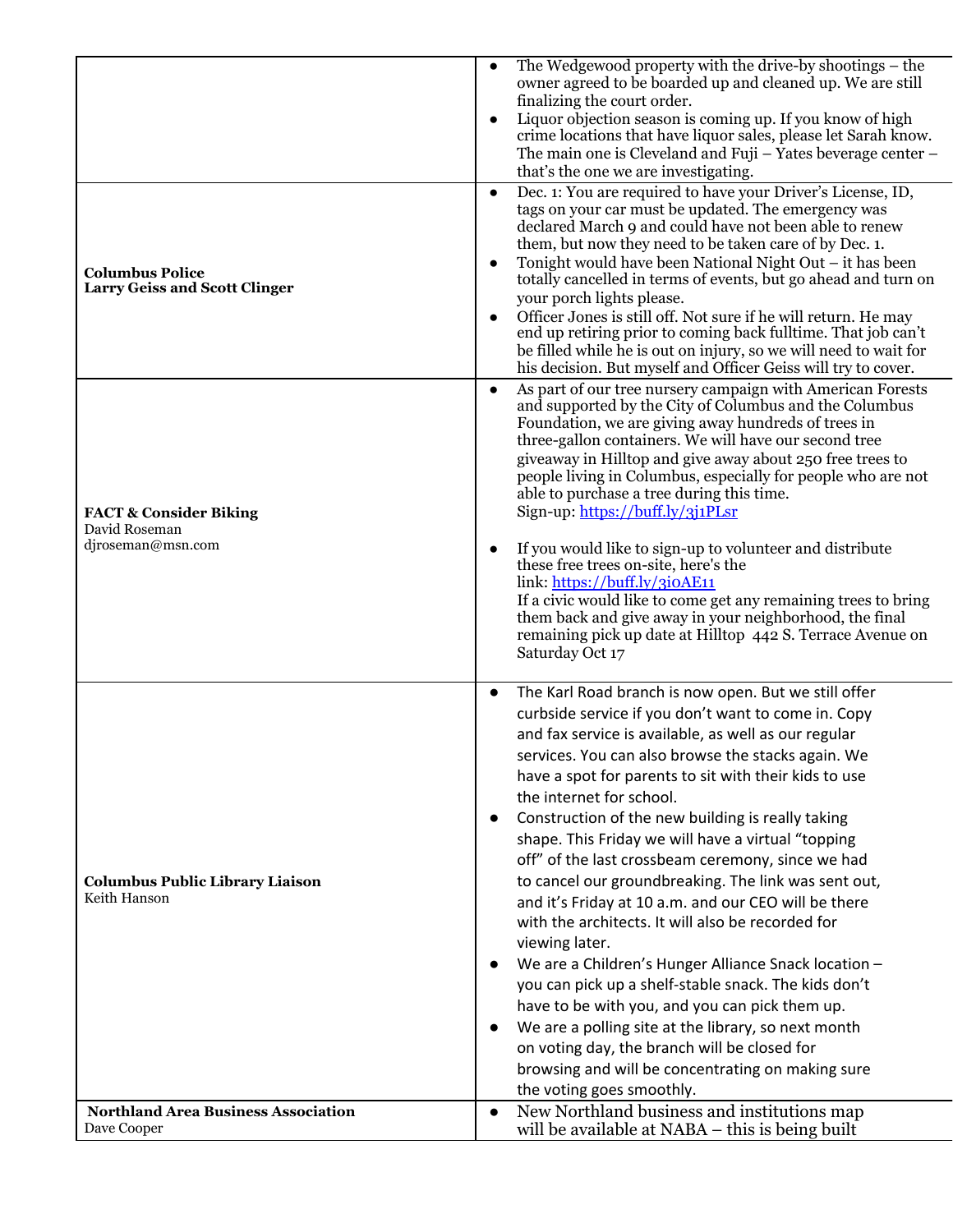|                                                     | now and you can see a start to it at the site<br>already.                                                                            |
|-----------------------------------------------------|--------------------------------------------------------------------------------------------------------------------------------------|
|                                                     | Dec. 15 at noon NABA Kevin Wheeler will be the<br>$\bullet$                                                                          |
|                                                     | speaker. This will be via Zoom                                                                                                       |
|                                                     | Census has been extended to end of October<br>$\bullet$<br>If you saw the Early Voting Center, you saw there were lines<br>$\bullet$ |
|                                                     | already there. Go ahead and vote!                                                                                                    |
|                                                     | Town hall for city – We have one for New Americans this<br>$\bullet$<br>Oct 8 from 5-6:30 on Facebook Live.                          |
|                                                     | Flooding issues update: They are going to take a look at the<br>$\bullet$                                                            |
| <b>City of Columbus Community Liaison</b>           | Maize-Morse and Woodward Park drainage system, and                                                                                   |
| Alfred Akainyah aaakainyah@columbus.gov             | once they have the full picture, they will issue an RFP to<br>choose a vendor to create a solution.                                  |
|                                                     | John Kirkpatrick - I called the city about a sewer lid that<br>$\bullet$                                                             |
|                                                     | had a piece fall off, and in just 45 minutes someone came                                                                            |
|                                                     | out to mark it with paint and a cone and I am grateful for<br>the quick response.                                                    |
|                                                     | From a city perspective, we are not encouraging trick or<br>$\bullet$                                                                |
|                                                     | treating.                                                                                                                            |
|                                                     | Tomorrow Council Council President Hardin and<br>$\bullet$<br>Council Member Mitch Brown will have a hearing about                   |
|                                                     | the police review board and a dashboard on the                                                                                       |
|                                                     | progress on police reforms. It will be at 5p available<br>online at the city's YouTube channel and City Council's                    |
|                                                     | Facebook.                                                                                                                            |
| Sandra R. López<br>Division of Community Engagement | Next Wed Oct. 14 at 5:30 we will host a Latino Town<br>$\bullet$                                                                     |
| srlopez@columbus.gov                                | Hall with Council President Hardin. This is a good<br>opportunity to connect with Hispanic residents and                             |
|                                                     | businesses.                                                                                                                          |
|                                                     | We are also working in partnership with the Hispanic<br>$\bullet$                                                                    |
|                                                     |                                                                                                                                      |
|                                                     | Chamber Northland Sat Oct. 17 10-2 at Sola Luna next                                                                                 |
|                                                     | to Hoyo's Kitchen handing out information for business<br>owners who wants to understand Covid guidelines.                           |
|                                                     | <b>Selected Discussions</b>                                                                                                          |
|                                                     | Rec and Parks is heavily engaged in the trail<br>$\bullet$                                                                           |
|                                                     | systems all over the region. The Olentangy and the                                                                                   |
|                                                     | Scioto and downtown trails get a lot of attention,                                                                                   |
|                                                     | but the Alum Creek Trail is very near and dear to                                                                                    |
|                                                     | our hearts in Northland. 22 miles of Alum Creek                                                                                      |
|                                                     | trail was completed in 2018, connecting                                                                                              |
|                                                     | Strawberry Farms and other neighborhood parks                                                                                        |
| <b>Round Table Discussion</b>                       | with Westerville on the north and it goes south<br>down through Easton, Bexley and all the way to                                    |
|                                                     | Three Creeks. However, the communities of Little                                                                                     |
| <b>Brad Westall, RLA</b>                            | Turtle, Cherrybottom, Ulry, etc are isolated by 161,                                                                                 |
| Planning Manager for Columbus Recreation and Parks  | Sunbury Road and and I-270 isolate these                                                                                             |
|                                                     | communities from the existing bike paths. People                                                                                     |
|                                                     | have to drive just a few miles to get to the metro                                                                                   |
|                                                     | park or the store. There is no safe road or routes<br>available. Here's what we want to do to help solve                             |
|                                                     | it. (See the PDF)                                                                                                                    |
|                                                     | With this trail, you could ride a bike from Little<br>$\bullet$                                                                      |
|                                                     | Turtle to Easton in 20 or 25 minutes. We also                                                                                        |
|                                                     | propose to partner with Metro Parks for several<br>bicycle entrances to Blendon Woods. There are                                     |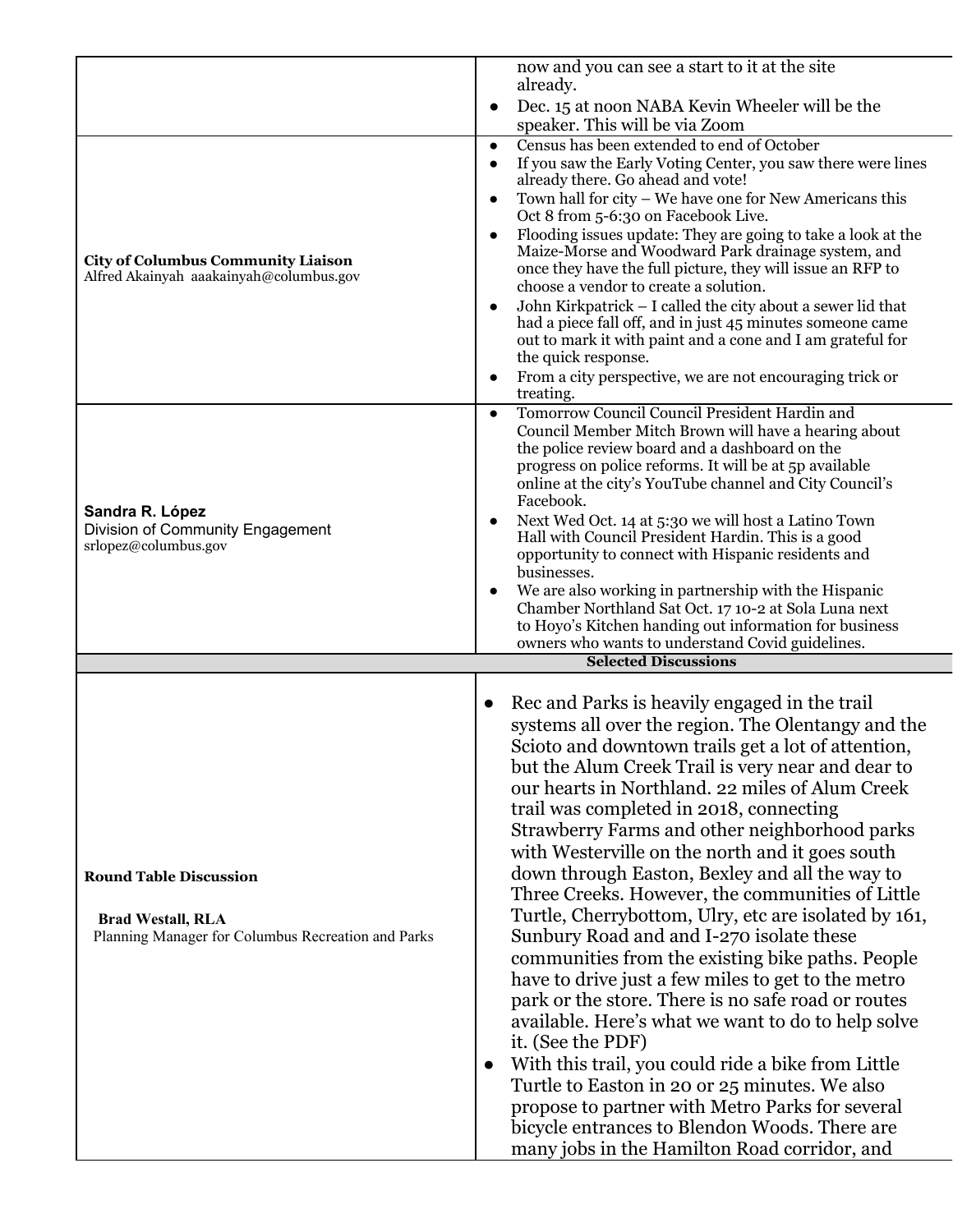|                                                              | Easton and New Albany. It would include a<br>1000-foot boardwalk section through the wetlands<br>of Little Turtle Bottomlands.<br>We are asking your support to write a grant to<br>MORPC.<br>Questions: David Slowbe: Can the communities at<br>Ulry and East be connected to Hoover in the later<br>stages of connecting the trails to the Hoover area?<br>Also there is danger at the Ulry/Warner curve. Yes<br>looking at Central College shared use path to<br>Cubbage<br>Mount Hood Court connection is very steep. We<br>will look at working on it since it will be more<br>busy.<br>Sunbury Road – there are a lot of pedestrians<br>coming from Steltzer along Sunbury with no<br>sidewalk. Answer: This won't solve all of it, but if<br>you do some of it, other parts do spring up later.<br>Bonnie from Little Turtle – We're so excited in our<br>community about this trail campaign. We have a<br>letter writing campaign going to support this.<br>Rolling Ridge is behind this project.<br>We are building 15% of something you want 100%<br>of, but I appreciate your questions. This is not an<br>inexpensive project  a \$6 million path. But<br>consider what we spend on cars and roads. We<br>think it's time to bring the balance back a little.<br>You can write emails to me or MORPC or Alicia or<br>David Roseman if you want to express support.<br>They really look hard at what PEOPLE want.<br>Reach Brad Westall at <b>brwestall@columbus.gov</b><br>and MORPC at<br>https://www.morpc.org/about-morpc/contact-us/<br>. If we get the money, this would be built in late<br>2023 or 2024. |
|--------------------------------------------------------------|------------------------------------------------------------------------------------------------------------------------------------------------------------------------------------------------------------------------------------------------------------------------------------------------------------------------------------------------------------------------------------------------------------------------------------------------------------------------------------------------------------------------------------------------------------------------------------------------------------------------------------------------------------------------------------------------------------------------------------------------------------------------------------------------------------------------------------------------------------------------------------------------------------------------------------------------------------------------------------------------------------------------------------------------------------------------------------------------------------------------------------------------------------------------------------------------------------------------------------------------------------------------------------------------------------------------------------------------------------------------------------------------------------------------------------------------------------------------------------------------------------------------------------------------------------------------------------------------------------------------------|
|                                                              | <b>NCC Officer Reports</b>                                                                                                                                                                                                                                                                                                                                                                                                                                                                                                                                                                                                                                                                                                                                                                                                                                                                                                                                                                                                                                                                                                                                                                                                                                                                                                                                                                                                                                                                                                                                                                                                   |
| <b>Treasurer</b><br><b>Felix Quachey</b><br><b>Secretary</b> | Roger moved to accept the treasurer's report for Sept.,<br>$\bullet$<br>Jennifer seconds  all in favor, none apposed. Motion carried.<br>No further corrections being noted, the minutes from                                                                                                                                                                                                                                                                                                                                                                                                                                                                                                                                                                                                                                                                                                                                                                                                                                                                                                                                                                                                                                                                                                                                                                                                                                                                                                                                                                                                                                |
| Alice Foeller<br><b>Vice President</b>                       | September are entered into the record.<br>No report                                                                                                                                                                                                                                                                                                                                                                                                                                                                                                                                                                                                                                                                                                                                                                                                                                                                                                                                                                                                                                                                                                                                                                                                                                                                                                                                                                                                                                                                                                                                                                          |
| Roger Davidson                                               |                                                                                                                                                                                                                                                                                                                                                                                                                                                                                                                                                                                                                                                                                                                                                                                                                                                                                                                                                                                                                                                                                                                                                                                                                                                                                                                                                                                                                                                                                                                                                                                                                              |
| <b>President</b><br>Alicia Ward                              | Franklin County – we had meetings with two commissioners<br>$\bullet$<br>on behalf of Elevate Northland. In the course of those<br>meetings, we talked about county properties and parking<br>lots, we talked to them about semi truck parking and a model<br>for legal semi storage and temporary parking. Commissioner<br>O'Grady was interested in the idea and they asked us to<br>discuss it with a few others within the county and city.<br>The city's New Americans Forum took place this month, and<br>$\bullet$<br>we had a few people attend from Northland.<br>Elevate Northland has an exciting opportunity to partner<br>with the Mid-Ohio Food Collective for a supermarket-style<br>hub. This will be a win-win as there are some large building                                                                                                                                                                                                                                                                                                                                                                                                                                                                                                                                                                                                                                                                                                                                                                                                                                                             |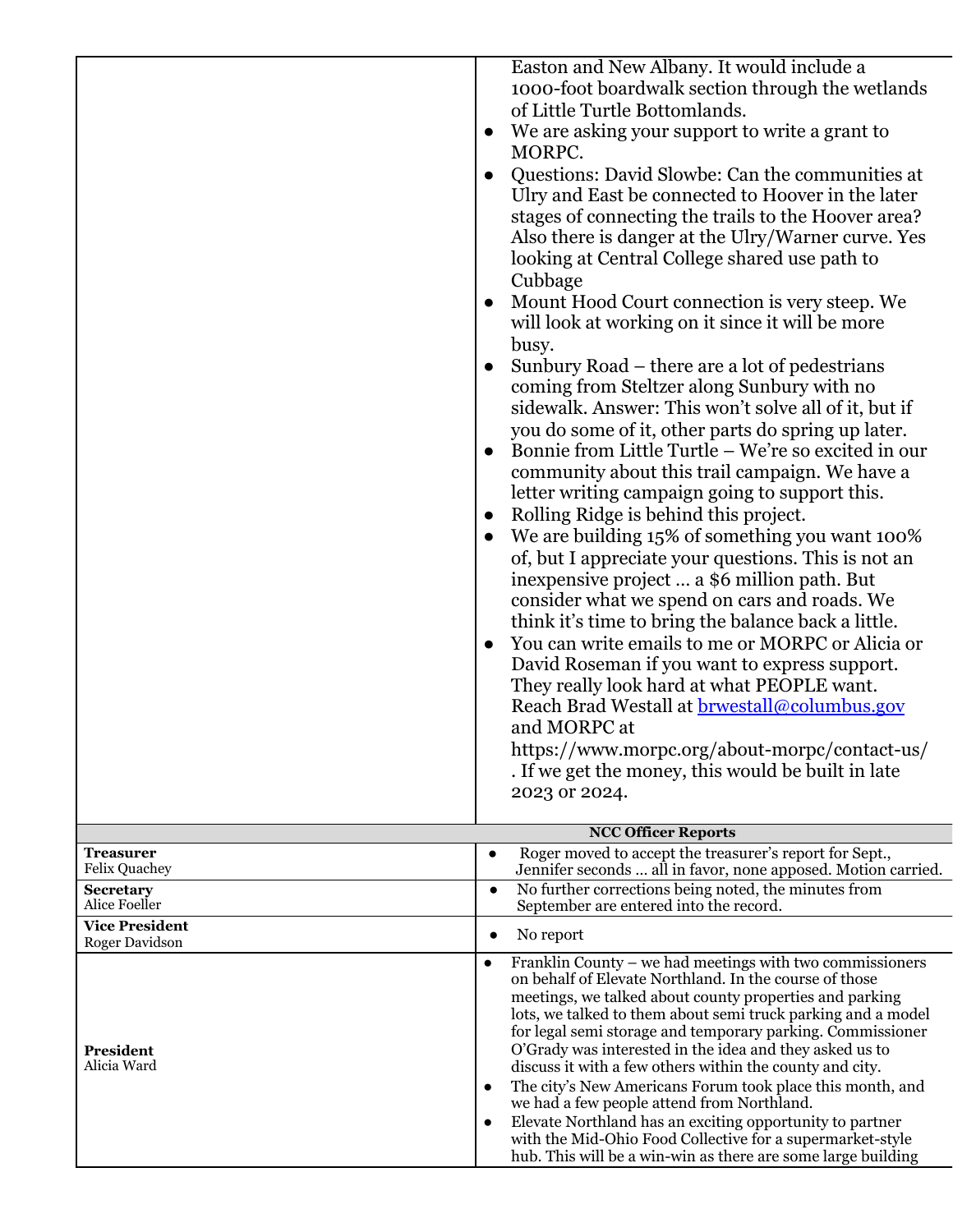|                                                                             | that are too big for either of us, but together we can make<br>something great happen.<br>Elevate Northland is connecting small businesses with Covid<br>$\bullet$<br>relief funds. Our outreach worker, Nadlin Antwi, has been<br>helping with that as well as helping people complete their<br>census entry.<br>Just for reference - Elevate Northland is one-third NCC. It's<br>NCC, NABA and Northland Alliance. It's your baby. If<br>anyone here wants to take more ownership or help with it,<br>that's very welcome. The reason I report a lot about it during<br>my President's report is because this is what we are doing as<br>NCC to help in our community.<br>How are civic associations doing with Covid?<br>Sharon Woods is doing meetings on Zoom, but with lower<br>attendance. We are getting ready to put our newsletter out. But<br>most functions are not happening. I think it's really tough on<br>the associations. We got 3/4 of the usual numbers in our<br>membership drive. - John Kirkpatrick<br>Devonshire hasn't met since March. The church we met at is<br>still closed and our president hasn't looked at alternative<br>methods to meet? - Jill Alicia asked if NCC could facilitate a |  |  |  |  |
|-----------------------------------------------------------------------------|----------------------------------------------------------------------------------------------------------------------------------------------------------------------------------------------------------------------------------------------------------------------------------------------------------------------------------------------------------------------------------------------------------------------------------------------------------------------------------------------------------------------------------------------------------------------------------------------------------------------------------------------------------------------------------------------------------------------------------------------------------------------------------------------------------------------------------------------------------------------------------------------------------------------------------------------------------------------------------------------------------------------------------------------------------------------------------------------------------------------------------------------------------------------------------------------------------------------------|--|--|--|--|
| <b>Open Forum</b><br>Comments, Announcements                                | meeting for them.<br>Mary Walker – We have board meetings on Zoom, but haven't<br>done anything with community members. We were going to<br>have an outdoor event but it poured and so only one person<br>came. We also have an automated call where we can send a<br>voice message to everyone.<br>Jennifer Myers - Our board remains active virtually. We<br>connect with our members by email and we are sending a lot of<br>emails, but for trick or trick, we are trying to keep things<br>normal for the children, but one thing we find successful is we<br>can get the children to start in one area and pick up individual<br>baggies and go in a single direction. Cayman Cusemon is a law<br>firm that is great with associations and they gather and share<br>best practices.                                                                                                                                                                                                                                                                                                                                                                                                                                  |  |  |  |  |
|                                                                             | <b>NCC Committee Reports</b>                                                                                                                                                                                                                                                                                                                                                                                                                                                                                                                                                                                                                                                                                                                                                                                                                                                                                                                                                                                                                                                                                                                                                                                               |  |  |  |  |
| <b>Independence Day Parade Committee</b><br>Web site is northlandparade.org | No report<br>$\bullet$                                                                                                                                                                                                                                                                                                                                                                                                                                                                                                                                                                                                                                                                                                                                                                                                                                                                                                                                                                                                                                                                                                                                                                                                     |  |  |  |  |
| <b>Development Committee</b><br>Dave Paul, Chair                            | Roger Davidson reporting for Dave Paul:<br>We had six cases last week.<br>Application BZA variance for a Turkey Hill on N.<br>1.<br>Hamilton at Warner. It had been tabled from a past<br>meeting. They have a drive through pick up. We wanted<br>them to have a bypass so people wouldn't be stuck in the<br>pickup lane. They reworked it so they could add a<br>bypass, so we recommended approval.<br>Newly annexed property on Thompson Road. Everyone<br>2.<br>else had annexed but this was a hold out. We heard from<br>a lot of residents who wanted to speak on this one. The<br>single family home residents have an HOA but it's still<br>with the developer. The developer is the one trying to<br>develop the apartments. The residents didn't like the<br>plan for the apartments and the density. 25 units per<br>acre. We voted 11-3 to recommend disapproval. We'd                                                                                                                                                                                                                                                                                                                                      |  |  |  |  |